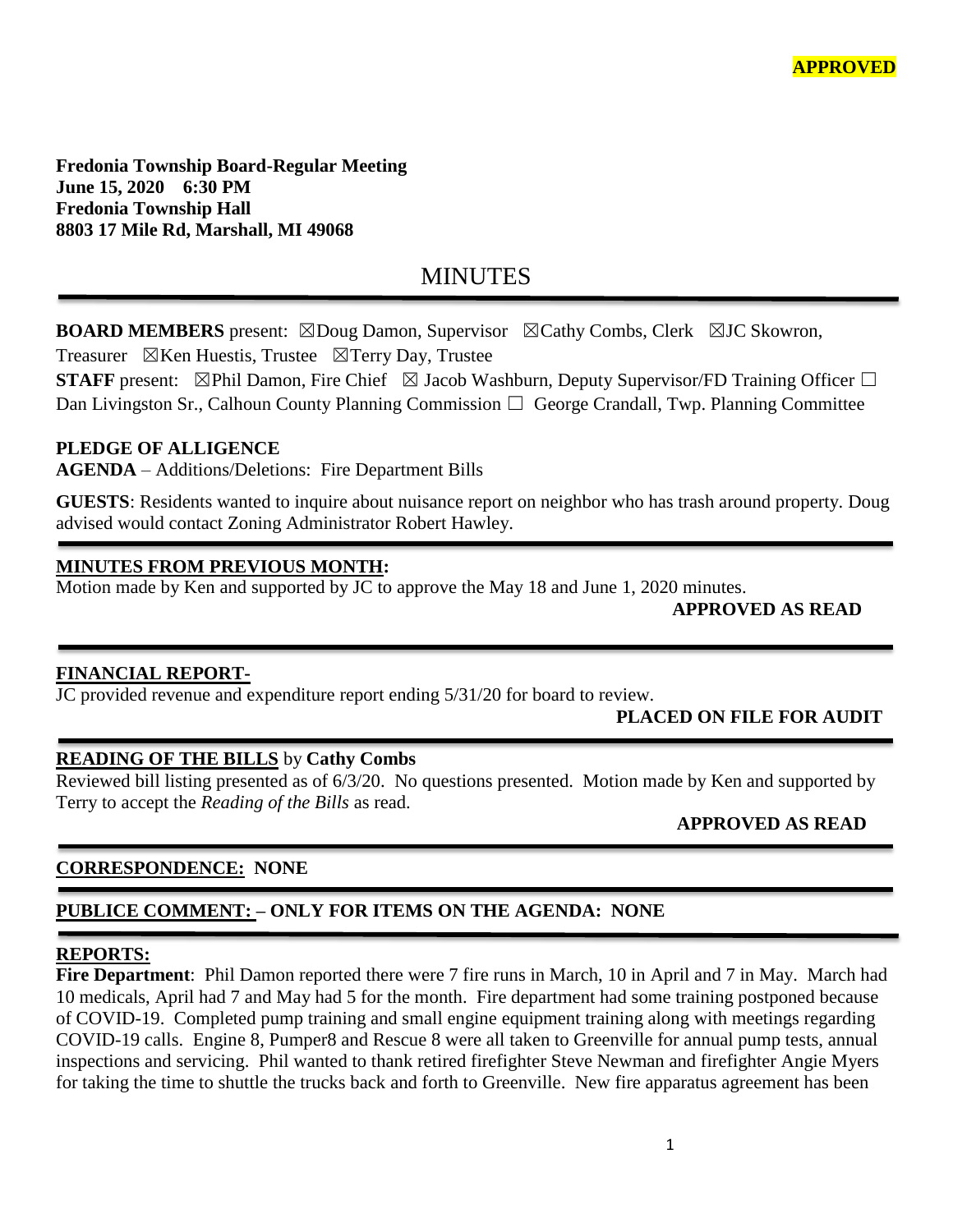signed and preconstruction meeting will be June  $18 \& 19, 2020$ . Also, the department is continuing to work on golf outing scheduled June 27, 2020, 9:00 AM @ the Marshall Country Club.

## **County Planning:** None

**Cemetery**: Doug advised 1 burial at Lyon Lake Cemetery. We had 10 people assist with cleaning up tree debris left from last week's storm at Lyon Lake. There were 2 residents who helped at Houston and 2 who cleaned up Lutheran. Doug thanked Roger, Charlie and Phil for mowing and donating time to clean up brush. **Fredonia Planning Commission:** None

**Zoning/Ordinance Enforcement:** Public hearing slated for June 24, 2020 at Fredonia Township Hall. Finance: The finance advisory has met several times to review budget.

\*Suggested to board to review excess money in accounts and determine if releasing to general funds of carrying over to next fiscal year.

\*Recommendation to board to list all assets, set aside funds and replace on rotation.

\*The public safety account will close and move back to Fire department.

\*Discussed special funds and pump assessment on Lyon Lake taxes. It is a recommendation to reduce lake residents by ½ % and deeded residents by ¼% to reduce the weed fund by 5 years. Pursuant to financial advisory, a motion was made by Terry and supported by Doug to reduce lake residents by a 1/2 % and deeded residents by ¼% to reduce weed fund by 5 years. Motion carried unanimously.

\*In addition, discussion held regarding distributing interest or having a administrative fee for processing Lyon Lake expenses as the expenses only affect Lyon Lake residents. Motion made by JC and supported by Ken to have interest remain in general fund vs. segregating into special fund accounts, this would be consistent with application of funds. Motion carried unanimously.

\*Also, discussion held on assessing Lyon Lake level, board will review and find original plan. Motion made by Ken and supported by Doug to table and research the pump located in fire department. Motion carried unanimously.

# **Old Business:**

# **1. Plumbing Inspector:**

Each inspector determines their inspection fee, the plumbing inspector is requesting an increase of \$25 for his inspection fee which corresponds with the State inspection fee of \$75. Motion made by Ken and supported by Doug to increase the plumbing inspection fee to \$75. Motion carried unanimously.

# **NEW BUSINESS:**

- 1. **Budget**: Board reviewed the proposed revenue and expenditure report presented on special funds. Motion made by JC and supported by Doug to accept the proposed budget for special funds. Motion carried unanimously.
- 2. **Master Plan:** Will table to July. Public hearing is June 24.
- 3. **Budget Adjustments**: Cathy discussed additional funds needed to compensate one more board of review member from March BOR. Motion made by Cathy to move \$85 from Deputy Clerk salaries and \$22.95 from Deputy Clerk FICA to pay BOR member \$300 from March BOR. Motion carried unanimously.
- 4. **Resolution to dissolve Employee Deferred Compensation Plan**: A resolution to no longer participate in the Employee Deferred Compensation Plan (457) effective 7/1/20 presented to the board. At this time, the township only has 2 employees who participate in this plan and it will decrease expenses to discontinue our participation in the plan. Both employees have been contacted and agree with discontinuing effective July 1. Resolution made by Terry and supported by JC to discontinue our